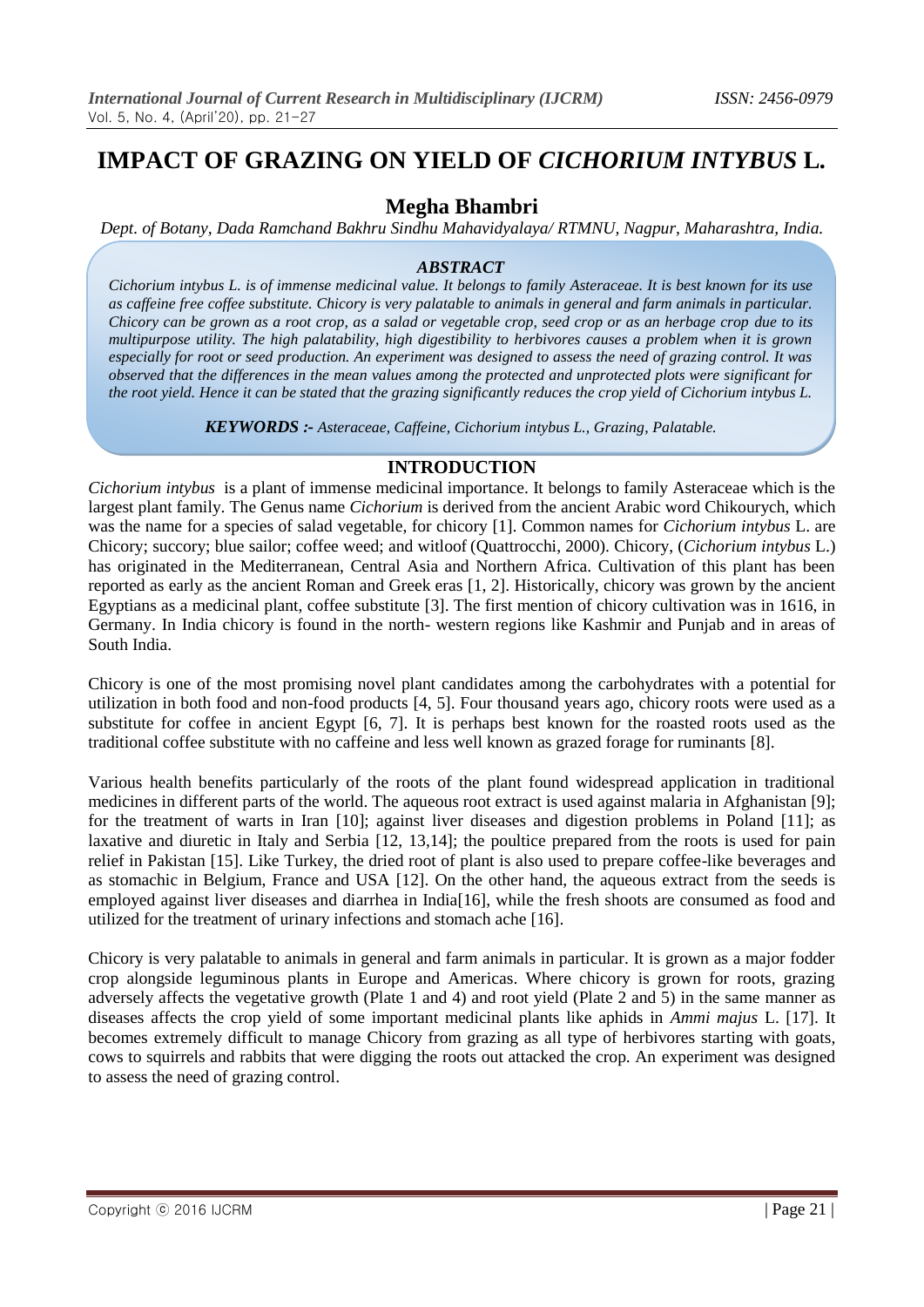# **MATERIALS AND METHODS**

#### **2.1 Experimental Site**

The present experiment was carried out at the Farm located at Gorewada, Nagpur (M.S.) to assess the need of grazing control by growing chicory in protected and unprotected plots.

#### **2.2 Experimental Design**

The experimental field (Farm) was divided into 20 plots of  $2m^2$ . The field was divided into 4 blocks, each block having five plots. A randomized Block Design (RBD) plan was followed for the layout. The plots within a block were selected randomly and marked for the treatment types.

#### **2.3 Collection of seed material**

Seed material for cultivation of *C. intybus* L. was purchased from "Spring Haven" Jamnagar, India.

# **2.4 Preparation of field and sowing**

For cultivation the field was ploughed to clear off the weeds and also for polarization of the underneath soil layer to get rid of the unwanted soil fungal flora. The soil used in the experiment was sandy loam. The field was ploughed to a fine tilth. Farmyard manure of well-rotted compost at the rate of 10-12 q/hectare was added to prepare the plots. Basal fertilizers N: P: K and a basal dose of 120 kg/ha Neem and Mustard cake was incorporated.

For sowing *Cichorium intybus*, seeds are sown in a fine-textured seed bed, at a depth of 1 cm in rows spaced 25-30 cm apart. Seed were sown by broadcasting at the rate of 2 kg/hectare. The seed start germinating within 3 to 10 days after sowing. When plants reach the  $3<sup>rd</sup>$  leaf stage they are thinned to stand 15 -20 cm apart in the row. Thinning should not be too late, as thinning may disturb roots of remaining plants.

#### **2.5 Irrigation**

Maintenance of moisture plays a major role in growth of this crop. Hence, irrigation frequency is to be matched according to water retention of soil. Periodic watering was done preferably in the evening around 4 o'clock to keep the soil appropriately moist.

# **2.6 Weeding**

The care is to be taken to control the growth of weeds during initial period of growth and hence, 2-3 weeding are to be carried out. Two hoeing followed by manual weeding saves labour and also keeps soil loose and moist, allows aeration to roots and prevents hardening of the soil.

#### **2.7 Collection of Data for Morphological studies**

Various Crop yield parameters of *Cichorium intybus* were scored based on 25 plants selected randomly per replicate per treatment. The observations were done after 6 months of sowing in terms root length; diameter of the root at root top, root fresh weight, root dry weight, biomass of the plant and crop yield  $/m^2$ .

# **RESULT AND DISCUSSION**

The plants of *Cichorium intybus*, during this experiment were scored for yield (under ground part) related parameters presented in Table 1 and Fig. 1 and 2. It becomes evident that crops grown at both locations have significantly varied due to the impact of grazing.

The parameters measured are root length; diameter of the root at root top, root fresh weight, root dry weight, biomass of the plant and crop yield  $\overline{m^2}$ . The pattern of various crop (root) yield parameters of the two treatment types can be expressed as follows:

Variation in mean root length in cm due to the effect of grazing  $T_2$  (28.377) >  $T_1$  (18.735)

There is a decrease of 33.97% in mean root length in  $T_1$ . Variation in mean root diameter at root top in cm due to the effect of grazing  $T_2$  (12.035) >  $T_1$  (9.325)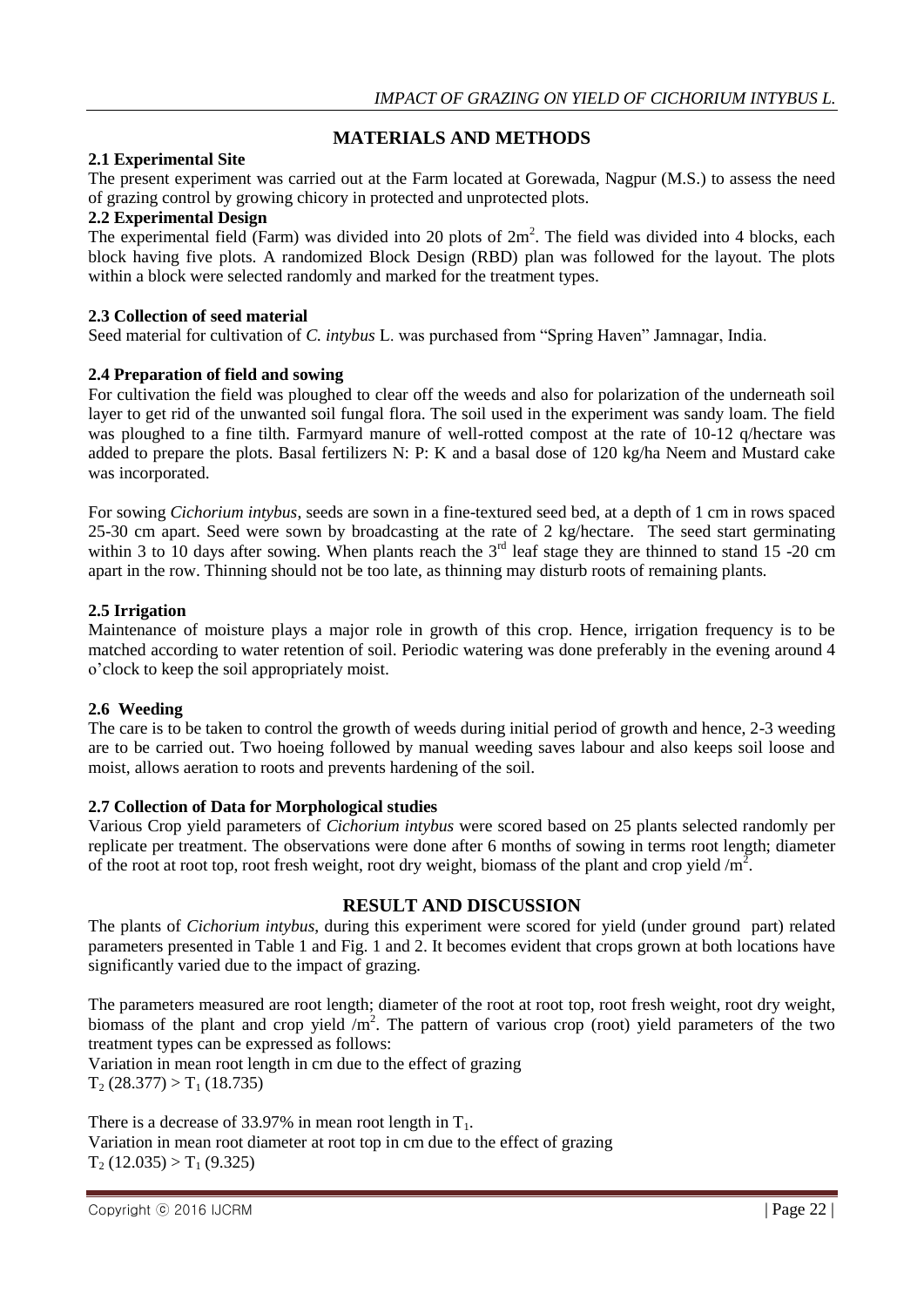There is a decrease of 22.52% in root diameter top in  $T_1$ .

It is obvious from the above results that grazing in unprotected location has influenced and has caused significant reduction in the root length and root diameter of roots of chicory.

Root weight is an important parameter as it is the part of economic importance. Roots of randomly selected plants were harvested and their fresh weight and dry weight was determined from each treatment type. The data is tabulated Table 1 and Fig. 1. Maximum mean fresh weight of root /plant (525.940 gm) was recorded in taxa of treatment type  $T_2$  while minimum mean fresh weight/plant (409.517gm) was recorded for treatment type  $T_1$ . The sequence of root fresh weight for the two treatments can be written as follows Variation in mean root fresh weight/plant in gm due to the effect of grazing is  $T_2$  (525.940) >  $T_1$  (409.517)

There is a decrease of 35.71% in mean fresh weight of root in  $T_1$ . On perusal of data presented in Table 1 and Fig. 2. It becomes evident that grazing has significantly affected the root weight of the plants.

Maximum mean dry weight (143.39 gm) of root was recorded in taxa of treatment type  $T_2$  while minimum mean dry weight (102.379 gm) of root was recorded for treatment type  $T_1$ . The sequence of root dry weight for the two treatments can be written as follows:

Variation in mean root dry weight in gm due to the effect of grazing is  $T_2$  (143.392) >  $T_1$  (102.379)

There is a decrease of 47.22% in mean dry weight of roots in  $T_1$ . On perusal of data presented in Table 1 and Fig. 2. It becomes evident that grazing has significantly affected the root weight of the treated plants.

Biomass of *Cichorium intybus* plants at the time of harvest was measured. The biomass has varied from 117.386 gm/plant (T<sub>1</sub>) to 167.167 gm/plant (T<sub>2</sub>). On the perusal of data it is obvious that Treatment type T<sub>2</sub> (protected field) and Treatment type  $T_1$  (unprotected field) has given highly significant variation in biomass production/plant. The overall pattern of results can be expressed as follows: Variation in biomass/plant in gm due to the effect of grazing is

 $T_2$  (167.167) >  $T_1$  (117.386)

There is a decrease of 45.74% in biomass of roots in  $T_1$ .

The crop (root) yield  $kg/m<sup>2</sup>$  of *Cichorium intybus* plants at the time of harvest was measured at the two locations. The crop (root) yield kg/m<sup>2</sup> has ranged between 13.514 kg/m<sup>2</sup> (T<sub>1</sub>) and 17.356 kg/m<sup>2</sup> (T<sub>2</sub>) On the perusal of data it is obvious that Treatment type  $T_2$  (protected field) and Treatment type  $T_1$  (unprotected field) have given extremely significant variation of .210kg/ $m^2$  in root production. The overall pattern of results can be expressed as  $\text{kg/m}^2$  as follows:  $T_2$  (17.356) >  $T_1$  (13.514)

There is a decrease of  $44.52\%$  in mean crop yield in T<sub>1</sub>.

ANOVA analysis reveals that grazing has shown significant difference for all the parameters analyzed at P<0.001. On pair wise multiple comparisons (Fisher LSD Method) it was observed that the differences in the mean values among the two treatment groups are greater than would be expected by chance; indicating a statistically significant difference in case of root length, Fresh and dry weight of root and biomass. Hence it can be stated that the grazing significantly affects adversely on all parameters related to crop yield *of C. intybus.*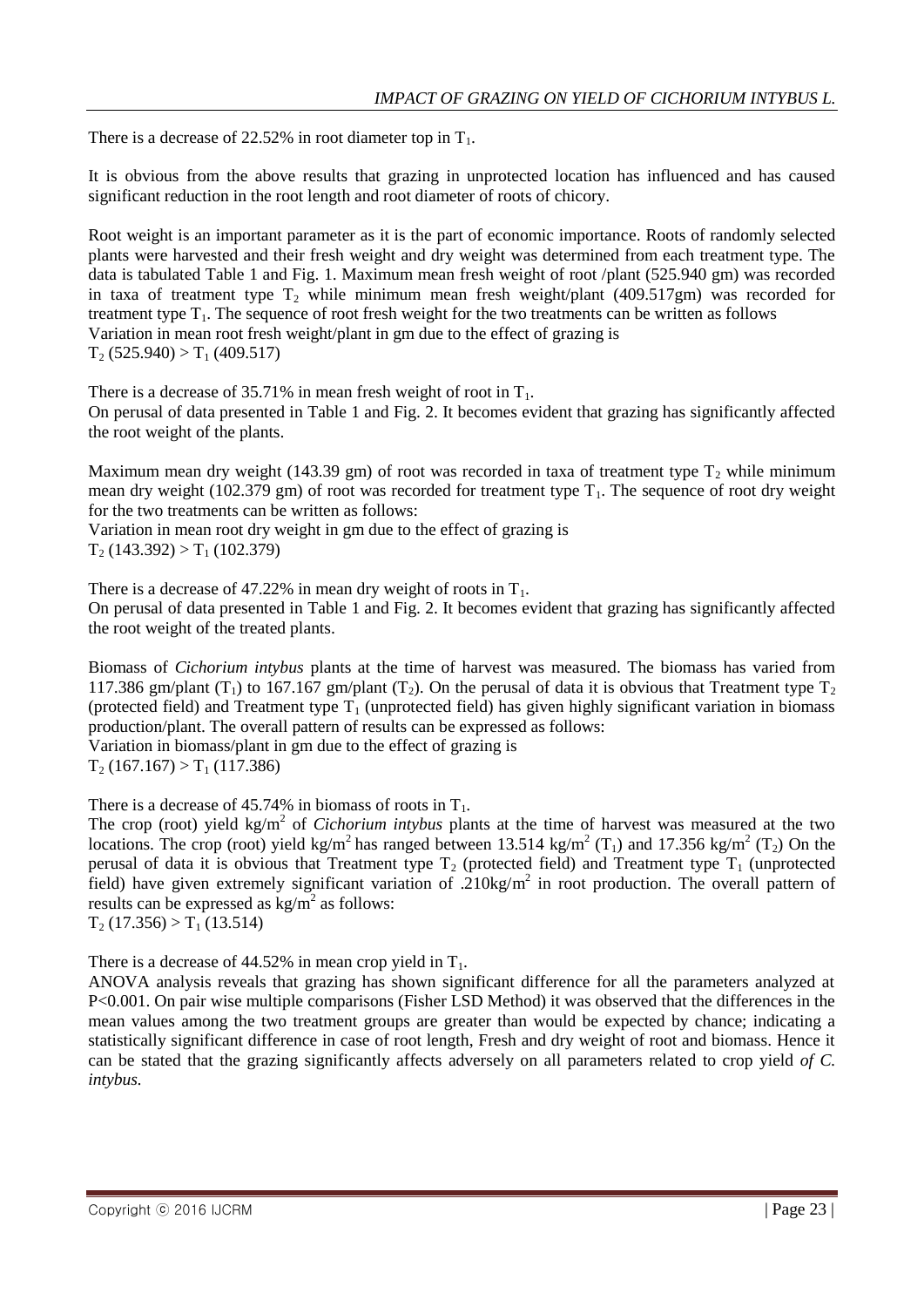

 *C.intybus* **L. Vegetative growth** *C. intybus* **L. Root length** *C. intybus* **L. Dried root cubes**





**Plate No. 1**<br>**Plate No. 2 Plate No. 3**<br>**Plate No. 3**<br>**C. intybus L. Dried root cubes** 



 *C.intybus* **L. Vegetative growth** *C. intybus* **L. Root length** *C. intybus* **L. Dried root cubes**

#### **PROTECTED FIELD**



**Plate No. 4**<br>**Plate No. 5**<br>**Plate No. 6**<br>**C.** *intybus* L. Root length *C. intybus* L. Dried

**UNPROTECTED FIELD**





**Figure 1 - Effect of grazing on length and diameter of** *Cichorium intybus* **l.**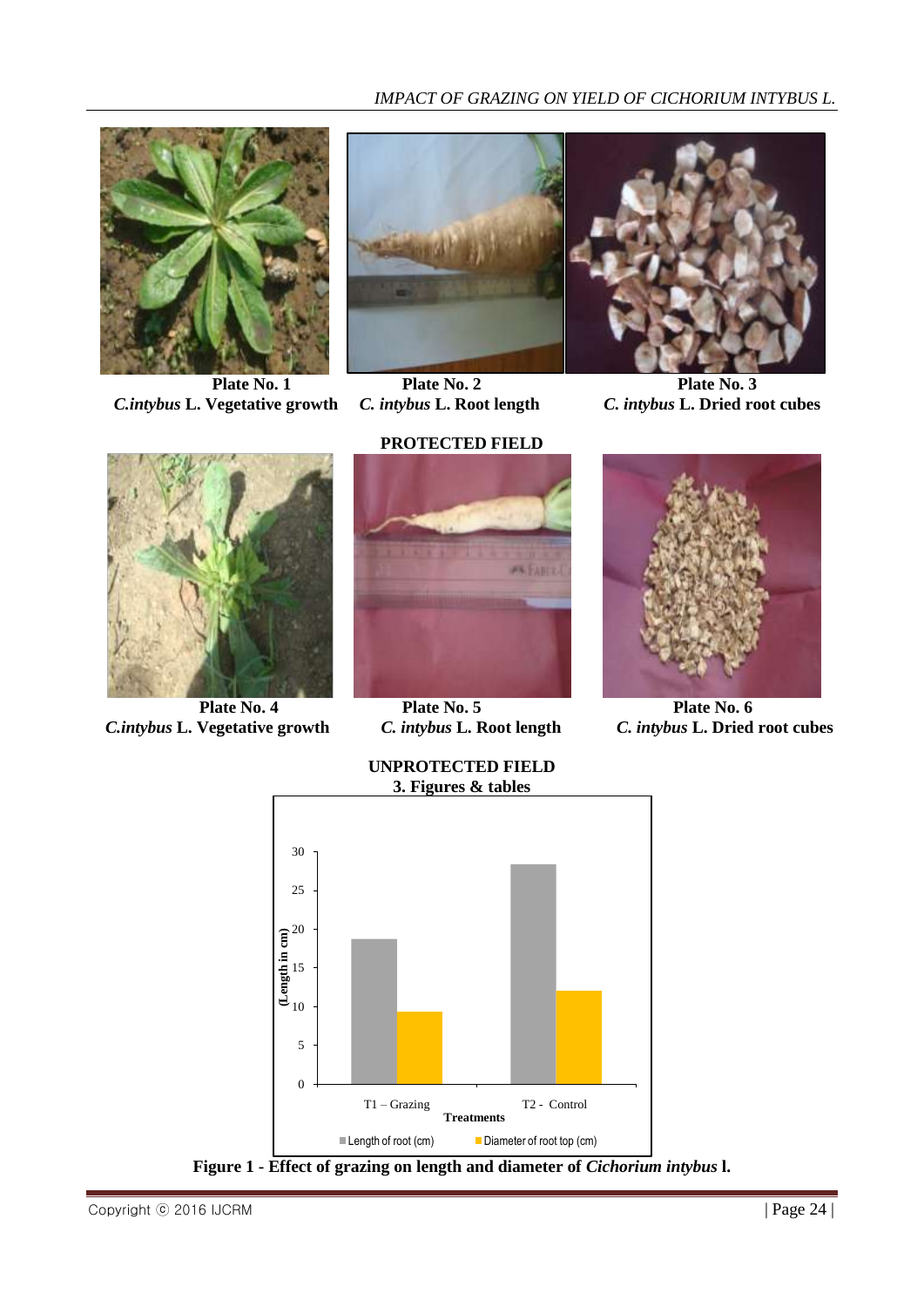

**Figure 2 - Effect of grazing on crop yield of** *Cichorium intybus* **L.**

| Table 1 Effect of grazing on root (crop) traits and crop yield of <i>Cichorium intybus</i> L. |                                 |                         |                           |                                           |                                    |                                  |                |                                           |
|-----------------------------------------------------------------------------------------------|---------------------------------|-------------------------|---------------------------|-------------------------------------------|------------------------------------|----------------------------------|----------------|-------------------------------------------|
| Sr.<br>No.                                                                                    | <b>Treatment</b>                | <b>Stats</b>            | Length<br>of root<br>(cm) | <b>Diameter</b><br>of root<br>top<br>(cm) | Fresh<br>weight of<br>root<br>(gm) | Dry<br>weight<br>of root<br>(gm) | <b>Biomass</b> | <b>Crop</b><br>yield<br>kg/m <sup>2</sup> |
| 1.                                                                                            | $T_1$ (Grazing)                 | $\overline{\mathbf{X}}$ | 18.735                    | 9.325                                     | 409.517                            | 102.379                          | 117.386        | 13.514                                    |
|                                                                                               |                                 | $S_D$                   | 1.239                     | 3.975                                     | 15.873                             | 7.152                            | 4.116          | 4.875                                     |
|                                                                                               |                                 | $S_{ER}$                | 0.619                     | 1.867                                     | 7.936                              | 3.577                            | 2.058          | 2.437                                     |
| 2.                                                                                            | $T_2$ (Control)                 | $\overline{x}$          | 28.377                    | 12.035                                    | 525.940                            | 143.392                          | 167.167        | 17.356                                    |
|                                                                                               |                                 | $S_D$                   | 0.638                     | 3.112                                     | 5.414                              | 1.816                            | 1.200          | 4.532                                     |
|                                                                                               |                                 | $S_{ER}$                | 0.319                     | 1.558                                     | 2.707                              | 0.908                            | 0.600          | 2.266                                     |
| 3.                                                                                            | $\%$ decrease in T <sub>1</sub> |                         | 33.97                     | 22.52                                     | 35.71                              | 47.22                            | 45.74          | 44.52                                     |
| 4.                                                                                            | LSD at $5%$                     |                         | 1.705                     |                                           | 20.518                             | 9.028                            | 5.245          |                                           |

# **CONCLUSION**

Chicory is a relatively new forage crop [18]. Chicory produces leafy growth which if managed properly is similar in nutritive value of Lucerene, *Medicago sativa* L., [19], but the mineral content is superior for copper and zinc. Its forage is highly palatable to livestock [20, 21]. It has higher concentrations of minerals relative to grasses & legumes [22, 23, 21]. Currently, forage chicory is being studied for its bio-active compounds, such as tannins or sesquiterpene lactones, which can reduce nematode and helminthic parasitic infection in animals [24, 25, 26, 27, 28]. Forage chicory is a valuable pasture component because it exhibits more tolerance to adverse environmental conditions such as drought [29], low soil fertility and disease and pest resistance [30]. It is highly pest resistant and high yielding plant that can improve seasonal distribution of high quality herbage to both poultry and live- stock [ 31, 29 ].

Due to above mentioned facts chicory is a favorite herbage crop exclusively or in mixed cropping with other pasture leguminous plants or grasses in west. As mentioned earlier, chicory can be grown as a root crop, as a salad or vegetable crop, seed crop or as an herbage crop due its multipurpose utility. The high palatability, high digestibility to herbivores causes a problem when it is grown especially for root or seed production.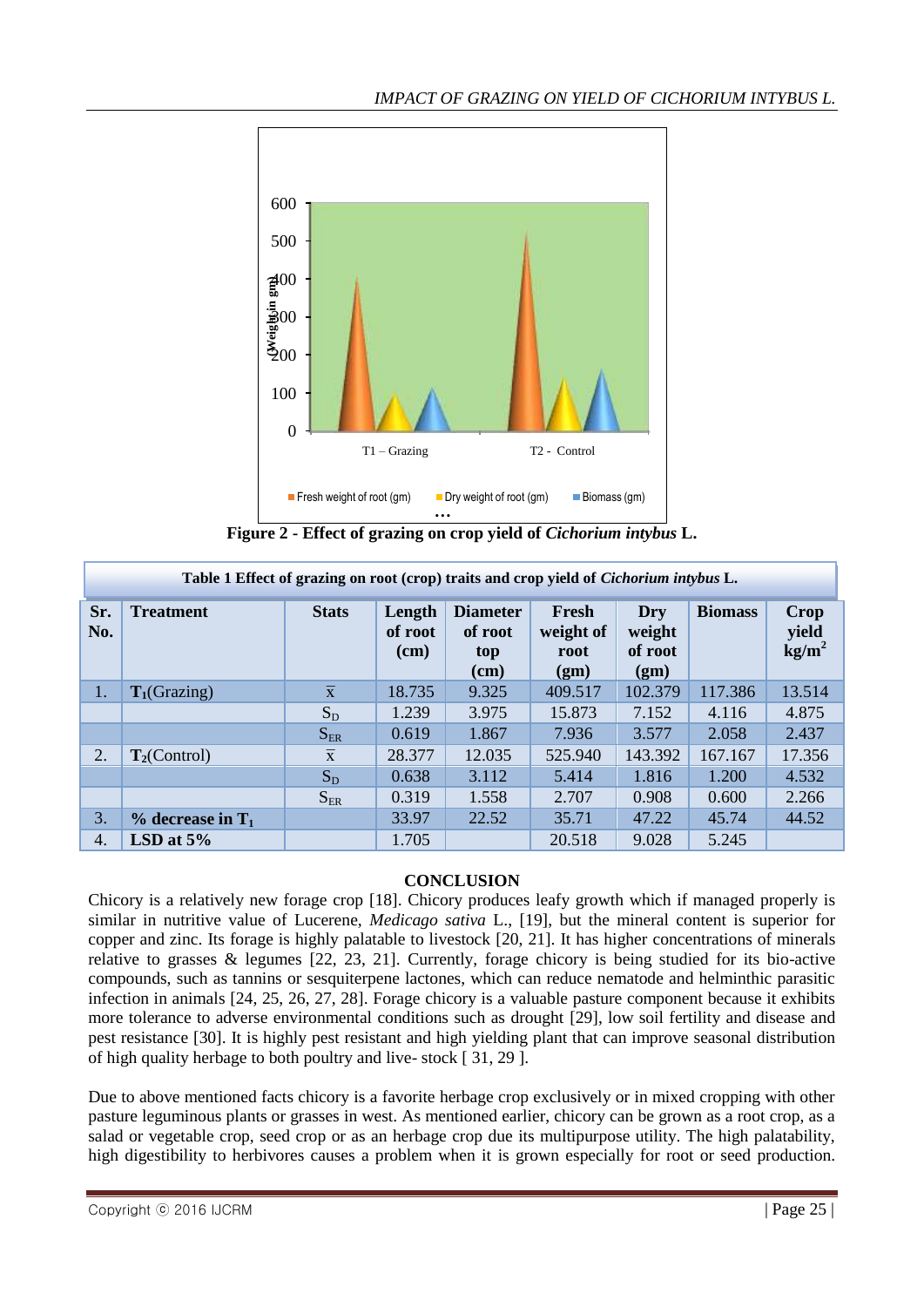Utmost appropriate grazing management is required so that the root yield is not affected. Hence it is very important to keep proper care and arrangement to save the crop from herbivores like any other root crop.

#### **REFERENCES**

- [1] U. Quattrocchi, *CRC World Dictionary of Plant Names, p. 538, (CRC Press LLC, New York, NY, 2000) .*
- [2] W. Plmuier, Chicory improvement, *Revueder Agriculture, 4, 1972, 567–585.*
- [3] Q. Wang & Cui J, A review on pharmic effect of chicory (*Cichorium intybus* L.) research and development. *China. J. Chinese Materia Medica, 34, 2009a, 50-53.*
- [4] Wang, Quanzhen & Cui Jian, Perspectives and utilization technologies of chicory (*Cichorium intybus* L.), *African Journal of Biotechnology, 10(11), 2011, 1966-1977.*
- [5] H.A. Hassan & M.I.Yousef, Ameliorating effect of chicory (*Cichorium intybus* L.)-supplemented diet against nitrosamine precursors-induced liver injury and oxidative stress in male rats, *Food Chem Toxicol, 48, 2010, 2163–2169.*
- [6] J. Deshusses, The content of formic acid in roasted coffee, chicory, soluble extracts of coffee and coffee substitutes, *Mitt GebLebensmittelunters Hyg, 52, 1961, 428–30*.
- [7] C. Van Waes, J. Baert, L. Carlier & E. Van Bockstaele, A rapid determination of the total sugar content and the average inulin chain length in roots of chicory (*Cichorium intybus* L), *J Sci Food Agri., 76, 1998, 107–110.*
- [8] M.S. Barbara, I. Nebojsa, P. Alexander & R. Ilya, Toxicological evaluation of a chicory root extract, *Food and Chemical Toxicology 45, 2007, 1131-1139.*
- [9] A.T. Bischoff, C.J. Kelley, Y. Karchesy, M. Laurantos, P. Nguyen-Dinh & A.G. Arefi, Antimalarial activity of Lactucin and Lactucopicrin: sesquiterpene lactones isolated from *Cichorium intybus* L. *Journal of Ethno pharmacology, 95 (2-3), 2004, 455–457.*
- [10] N.A. Syed, T.N. Hasan & SMM. Aalam, Evaluation of Wound Healing Potential of *Cichorium intybus*. L (Asteraceae) in rats, *Iranian Journal of Pharmacology and Therapeutics,7, 2008, 181–184.*
- [11] W. Kisiel & K. Michalska, A new coumarin glucoside ester from *Cichorium intybus*, *Fitoterapia , 73, 2002, 544–546.*
- [12] N. Mulinacci, M. Innocenti, S. Gallori, A. Romani, G. LaMarca & F. Vincieri, Optimization of the chromatographic determination of polyphenols in the aerial parts of *Cichoriumi ntybus* L., *Chromatographia, 54, 2001, 455–461.*
- [13] J. Petrovic, A. Stanojkovic, L.J. Comic & S. Curcic, Antibacterial activity of *Cichorium intybus*, *Fitoterapia, 75 (7-8), 2004, 737-739.*
- [14] P.N. Pushparaj, H. K. Low, J. Manikandan, B.K.H. Tan & C.H.Tan, Antidiabetic effects of *Cichorium intybus* in streptozotocin-induced diabetic rats*, J. Ethnopharmacol, 111, 2007, 430-434.*
- [15] S.R.U. Shah, G. Hassan, A. Rehman & I. Ahmed, Ethnobotanical study of wild flora of District Musakhel and Barkhanin Balochistan Pakistan, *Journal of Weed Science Research, 12, 2006, 199–211.*
- [16] Chhaya Gadgoli & S. H. Mishra, Antihepatotoxic activity of *Cichorium intybus, Journal of Ethnopharmacology, 58( 2), 1997, 131–134.*
- [17] M. Bhambri, A. Bajaj & K. J. Cherian, An Ecofriendly Managements of Aphid Infestation in *Ammi majus* L., *Bionano Frontier, 8(1), 2015, 37- 41.*
- [18] Ryder, Lettuce, Endive, and Chicory, CABI Publishing, New York, NY, 1999, pp. 3-12, 37-52, 69, 89-90, 116, and 170.
- [19] G.N. Milne, S.C. Moloney & D. Smith, Demonstration of dryland species on 90 east coast North Island farms. *Proceedings of the NZ Grassland Association SS, 1993.*
- [20] H. Gao & M. Ma, Introduction and Culture of *Cichorium intybus* L. J.Grassland of China 12: 14-16, (1991).
- [21] H. Li, G. Zhang & P. Guo, Study on Introduction and Culture of PunaChicory (*Cichorium intybus* L), *Bulletin of Soil and Water Conservation 26, 2006, 50-52.*
- [22] D.P. Belesky, J.M. Fedders, K.E.Turner & J.M. Ruckle, Productivity, botanical composition, and nutritive values of swards including forage chicory, *Agron. J. 91, 1999, 450–456.*
- [23] D.P. Belesky, K.E.Turner, J.M. Fedders & J.M. Ruckle, Mineral composition of swards containing forage chicory, *Agron. J. 93, 2001, 468– 475.*
- [24] S.O. Hoskin, T.N. Barry, P.R. Wilson, W. A. G.Charleston, & J. Hodgson, Effects of reducing anthelmintic input upon growth of young fanned deer grazing chicory (*Cichorium intybus*) and perennial ryegrass (*Lolium perenne*)/white clover (*Trifolium repens*) pasture*, Journal of Agricultural Science, Cambridge, (1999a).*
- [25] S.O. Hoskin, T.N. Barry, P.R. Wilson, W. A. G Charleston & G.C. Waghorn, Effect of forage legumes containing different concentrations of condensed tannins on establishment of internal parasites in young red deer. *Journal of Agricultural Science, Cambridge, (1999b) (In press.).*
- [26] S.O. Hoskin, W.R. Pomroy, I. Reijrink, P.R. Wilson & T.N. Barry, Effect of with holding anthelmintic treatment on autumn growth and internalparasitism of weaner deer grazing perennial ryegrass-based pastureor chicory, *Proc. New Zealand Soc. Anim. Prod. 63, 2003, 269-273.*